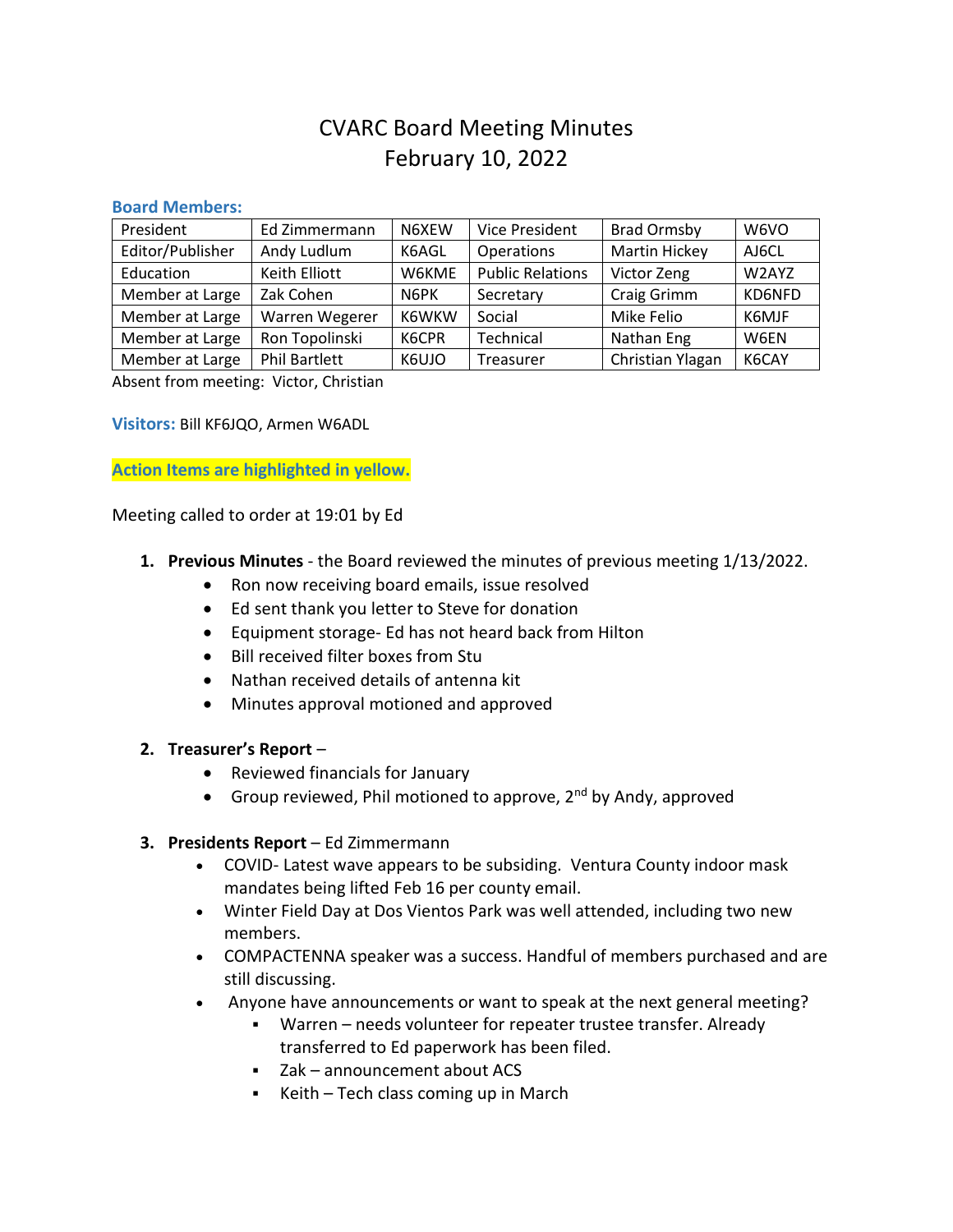- Martin Spring Fling will be announced in March
- Transfer of Club Packet Callsign (KJ6EUS) Trustee Tim Wheeler K6POI Form completed and forwarded.
- Any update on the status of in person meetings? Zak
	- No response, Zak is awaiting a response from Sheriff station
	- Phil noted that correctional facilities do not have permission for volunteers to return in person.
- Due to COVID-19 restrictions, the following meetings will be held virtually on Zoom:

CVARC BOARD MEETING 2/10 CVARC GENERAL MEETING 2/17 Future meetings TBD

- When in person meetings resume, coffee will be by Mike Felio, cookies by Zak Cohen.
- Ed will be out of town for the next Board meeting on March  $10^{th}$ , 2022
	- Ed will try to prepare agenda before leaving. Brad will fill in with Andy as backup.

# **4. Vice Presidents / Speakers Report** –Ed

- **Thursday, February 17, 2022** –. General Meeting Topic **– Grounding and Bonding:** Proper station grounding is important. Tim Duffy-K3LR, CEO of DX Engineering will discuss ways to make sure your station is built using effective grounding and bonding techniques.
- March speaker update from Andy Cal Poly CubeSat speaker is not available in March, possibly for June. March presentation will be done by Bill Wilcox on Interference research. Andy to follow up with Bill for a picture of him with radio for web site.

# **5. Operations –** Martin Hickey

- Spring Fling / Rover round up moved to Sat April 9 from Sun Apr 10 due to conflict with VE session. Martin to share date on upcoming board nets. Time TBD. Lively discussion on in person versus remote event, rent picnic area or not, BBQ or order premade food. Board consensus to rent picnic area and order sandwiches. Martin to make reservation for picnic area and order food.
- Friendly Slow Code net went well tonight, Paul K6PVZ checked in from out of area.
- Field Day 2022 ARRL has updated Field Day rules and published in newsletter regarding power classifications. As of today, we are go for Sherwood as club Field Day location. Martin to check for alternate backup site.

# **6. Reports from Members at Large**

• Zak – Area 2 trailer to be repainted to add ACS/ARES, will be available for Field Day.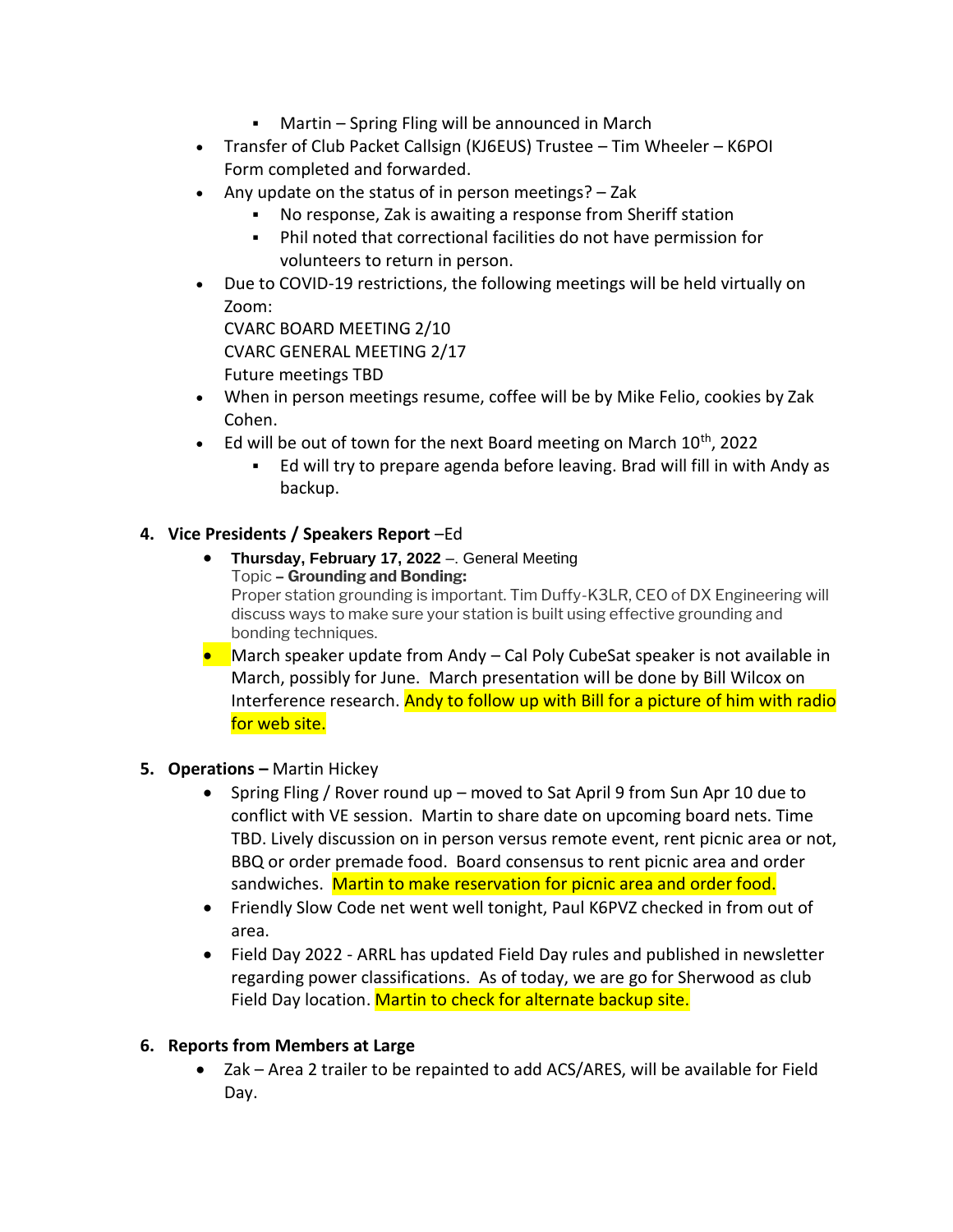- Warren supports the Rover Roundup
- Phil –requests to receive future board files as attachments not Google link.
- Nathan move from At Large to Technical in agenda, working on logistics of fox hunt transmitter event
- Ron requested confirmation of Spring Fling date-Apr 10<sup>th</sup>.

### **7. Education** – Keith

- Extra class graduated Armen, congrats Armen! Armen has been very active with the club, board will make efforts to get Armen more involved in future.
- Sat morning radio school will be starting Apr 16
- Goal is to have classes at Sheriffs station, Zoom is backup.
- **8. Technical** Nathan
	- Antenna build survey of what people want to build ready to go out tomorrow. VHF antenna will be simplest. HF antenna would be more advanced option. Ham radio workbench podcast inspired idea for "what's on your bench", to discuss in flight projects people are working on.

#### **9. Editor/Publisher** – Andy

• Working on radio "brags" for website. Stu Forman showed how he did in Calif QSO party. Will solicit brags and achievements. Pete will be sending pictures and write about 2m sprint contest and focus on contacts in Conejo Valley. Zak to send picture of him and his new radio.

# **10. VE Coordinator** – Andy

- Feb session was cancelled
- Hopeful for Apr 10 VE session in person, attendance will be in person, will be reservation based and limited to 15 people.

# **11. Public Relations** – Victor - not present

- Keith wants to publish Technician Class session  $(1<sup>st</sup> Sat$  in March) in newspapers. Keith will follow up and contact Acorn newspaper.
- **12. Social –** Mike not present

#### **New Business:**

- Phil is an active VE, Andy to add him to VE distro list. Suggested project- rise in solar cycle coming up, 6m band will be very active and simple antenna build would make a good project.
- Bill interference mitigation project- need short low loss jumpers between filters, radio, and antennas. 12 jumpers cost about \$400 for LMR400, \$300 for RG8x, self-made \$200. Made proposal to purchase materials to fabricate 3'